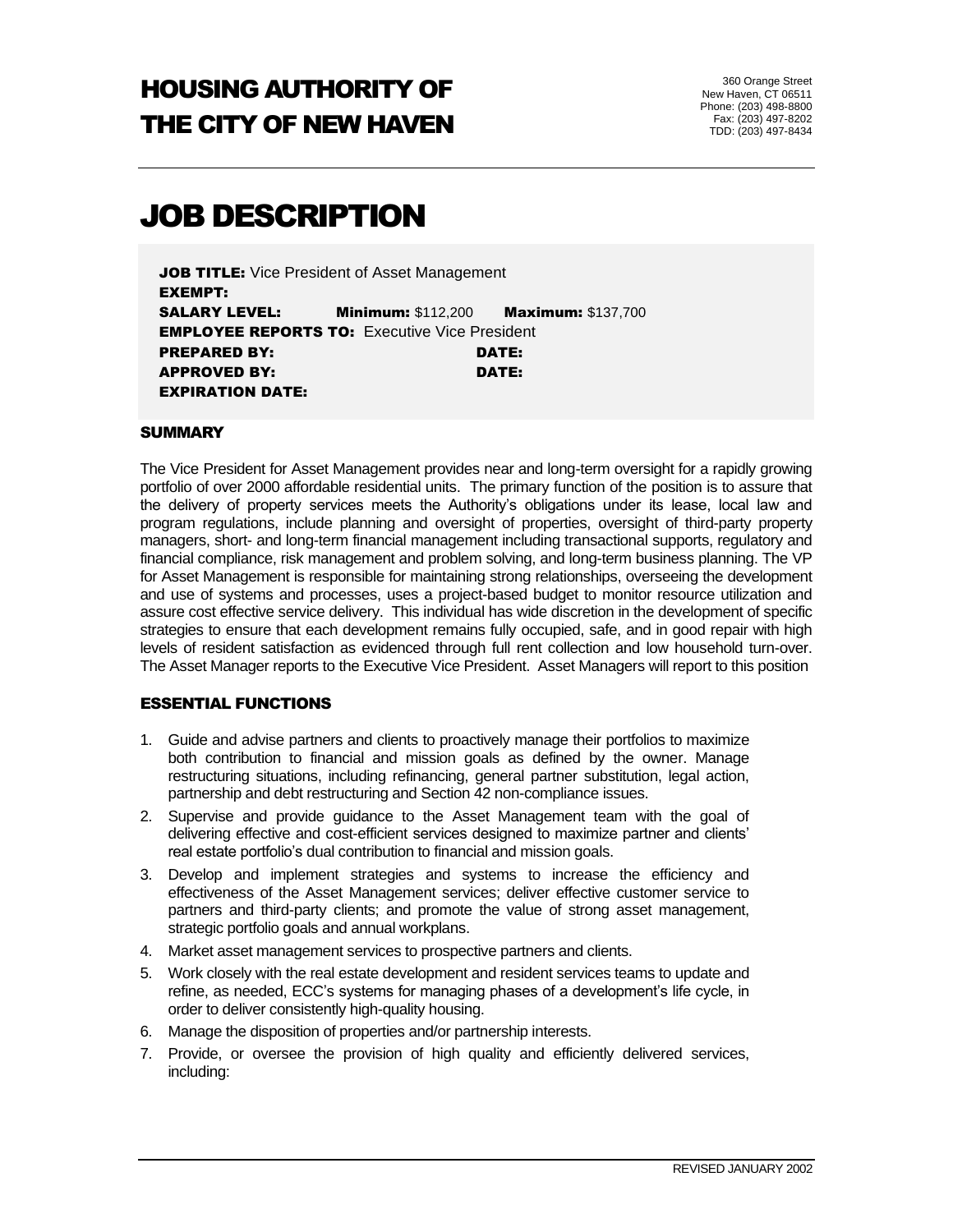- Review and monitor monthly or quarterly operating reports and evaluate performance.
- Implement proactive strategies to resolve operational, financial and compliance issues.
- Establish relationships and communicate regularly with the ECC, clients and others involved in the specific assets, including syndicators, lenders, management agents and government officials, providing reports and responding to monitoring as requested.
- Analyze tax returns and work with the accountants to resolve problems.
- Analyze annual audited financial statements and follow-up on any issues identified.
- Monitor construction and lease-up progress, including management's marketing efforts in conjunction with the real estate development team. o Conduct site visits to evaluate property management, property marketability and market position, management plan and physical condition of properties. Review tenant files and evaluate compliance with Section 42 requirements and regulatory agreements.
- Review and approve marketing and management plans and annual operating budgets and develop annual workplans for each portfolio.
- Respond to partner and client requests for information through informal interactions and formal presentations.
- 8. Participates in the annual budget planning process for both operating and capital budgets. Serves as an advocate for resources for assigned developments and identifies priority needs.
- 9. Manages a set of project-based budgets for the developments.
- 10. Review site-based maintenance programs and make recommendations to provide an efficient delivery model.
- 11. Review and approve utilization of reserves.
- 12. Monitor the vacant unit turnover process.
- 13. Develop strategies to assure that ECC, Glendower and Client's properties provide attractive housing options while delivering necessary services within established budget parameters.
- 14. Report monthly on finances, contracting and operations of the developments.
- 15. Responsible for ensuring effective maintenance of properties and physical systems.
- 16. Reviews service contracts in coordination with ECC's Contract Administrator to assure that contracting requirements are achieved and provided in a manner that provides maximum value to the ECC and clients.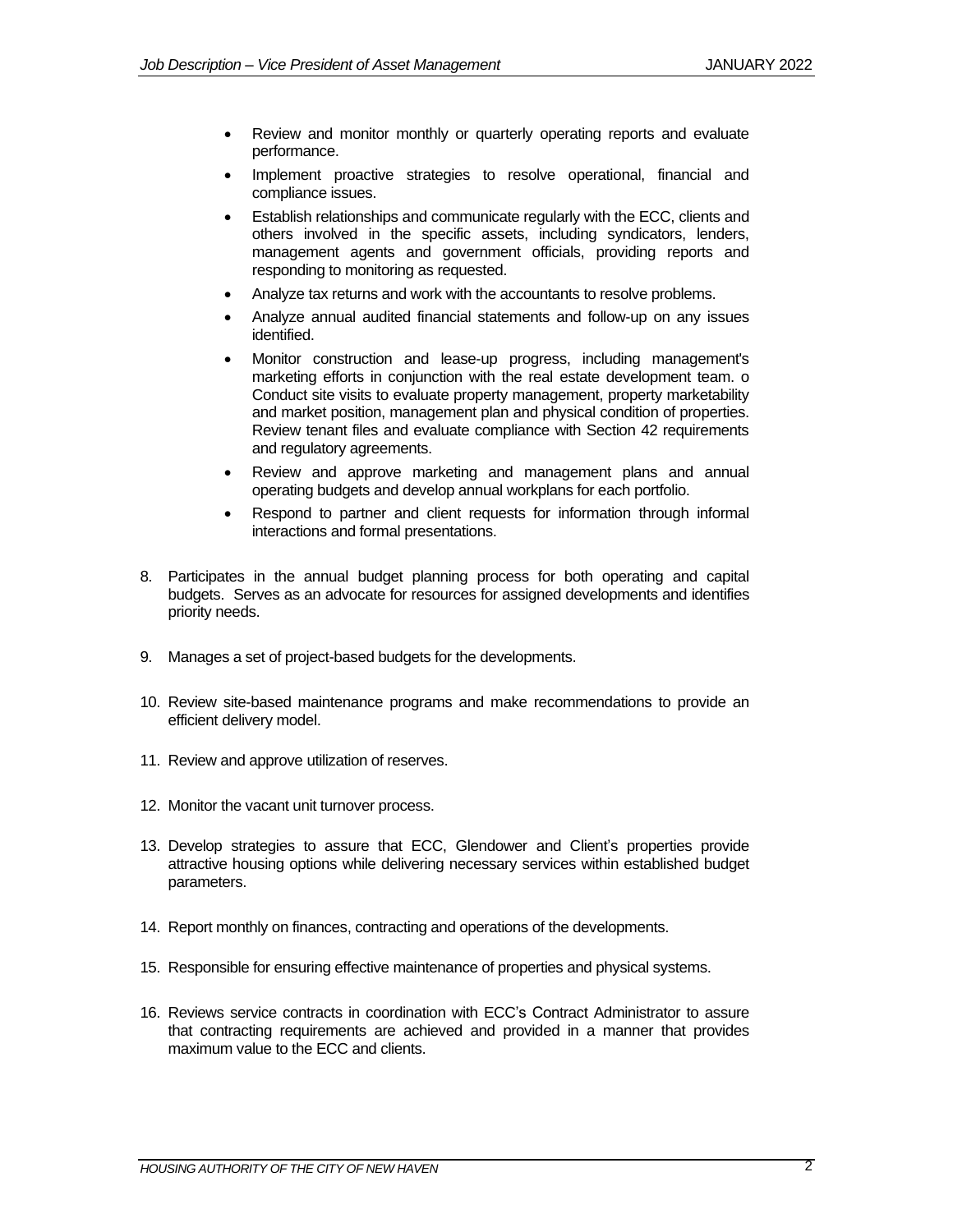- 17. Provides regular reports to the Director and must maintain supporting records and files.
- 18. Performs all other related duties as assigned.

## KNOWLEDGE, SKILLS, AND ABILITIES

- 1. Minimum educational requirement of a BS/BA; MA preferred or an additional 5 years of professional experience.
- 2. A minimum of 5 years of Asset Management portfolio or related real estate professional experience;
- 3. Significant experience in affordable housing and commercial property management, financing (including federal and state subsidies, HUD financing and Low-Income Housing Tax Credits) and financial restructuring.
- 4. Experience in developing property-based strategies in a community-sensitive environment.
- 5. A proven commitment to continual learning and improvement.
- 6. Self-motivation, curiosity and capability of working in a team with others while maintaining independent judgment.
- 7. Excellent written and verbal communications skills.
- 8. Strong analytic skills.
- 9. Proficiency in financial analysis and spreadsheet modeling.
- 10. Excellent interpersonal skills.
- 11. Experience and skill in customer service to clients.
- 12. Ability to work effectively in a diverse environment which values respect for individuals.
- 13. Effective supervision and coaching of co-workers to enhance productivity and to achieve professional growth and development over time.
- 14. Flexibility to manage conflicting priorities is essential to success in this position.
- 15. Proven ability to develop and work within property-level budgets.
- 16. Knowledge of HUD regulations related to occupancy management.
- 17. Knowledge of physical systems sufficient to coordinate maintenance priorities.
- 18. Knowledge of property management filing systems.
- 19. Good communication and supervisory skills.
- 20. Sophisticated knowledge of basic office computer software including Internet and e-mail systems.